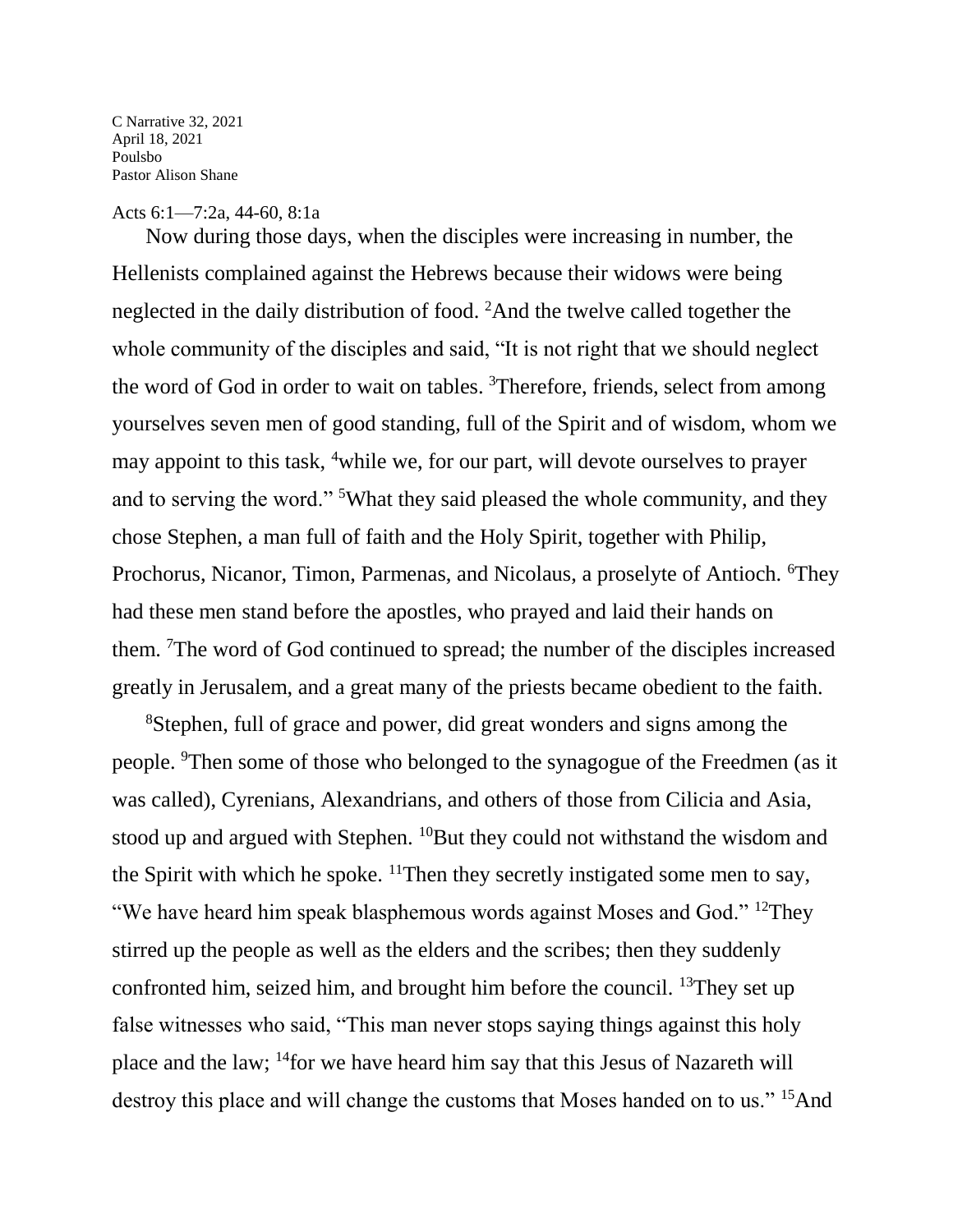C Narrative 32, 2021, page 2

all who sat in the council looked intently at him, and they saw that his face was like the face of an angel.

7 Then the high priest asked him, "Are these things so?" <sup>2</sup>And Stephen replied: "Brothers and fathers, listen to me…

<sup>44</sup>"Our ancestors had the tent of testimony in the wilderness, as God directed when he spoke to Moses, ordering him to make it according to the pattern he had seen. <sup>45</sup>Our ancestors in turn brought it in with Joshua when they dispossessed the nations that God drove out before our ancestors. And it was there until the time of David, <sup>46</sup>who found favor with God and asked that he might find a dwelling place for the house of Jacob. <sup>47</sup>But it was Solomon who built a house for him. <sup>48</sup>Yet the Most High does not dwell in houses made with human hands; as the prophet says, <sup>49</sup> Heaven is my throne, and the earth is my footstool. What kind of house will you build for me, says the Lord, or what is the place of my rest?  $50$ Did not my hand make all these things?'

51 "You stiff-necked people, uncircumcised in heart and ears, you are forever opposing the Holy Spirit, just as your ancestors used to do. <sup>52</sup>Which of the prophets did your ancestors not persecute? They killed those who foretold the coming of the Righteous One, and now you have become his betrayers and murderers. <sup>53</sup>You are the ones that received the law as ordained by angels, and yet you have not kept it."

<sup>54</sup>When they heard these things, they became enraged and ground their teeth at Stephen. <sup>55</sup>But filled with the Holy Spirit, he gazed into heaven and saw the glory of God and Jesus standing at the right hand of God. <sup>56</sup>"Look," he said, "I see the heavens opened and the Son of Man standing at the right hand of God!"<sup>57</sup>But they covered their ears, and with a loud shout all rushed together against him. <sup>58</sup>Then they dragged him out of the city and began to stone him; and the witnesses laid their coats at the feet of a young man named Saul. <sup>59</sup>While they were stoning Stephen, he prayed, "Lord Jesus, receive my spirit." <sup>60</sup>Then he knelt down and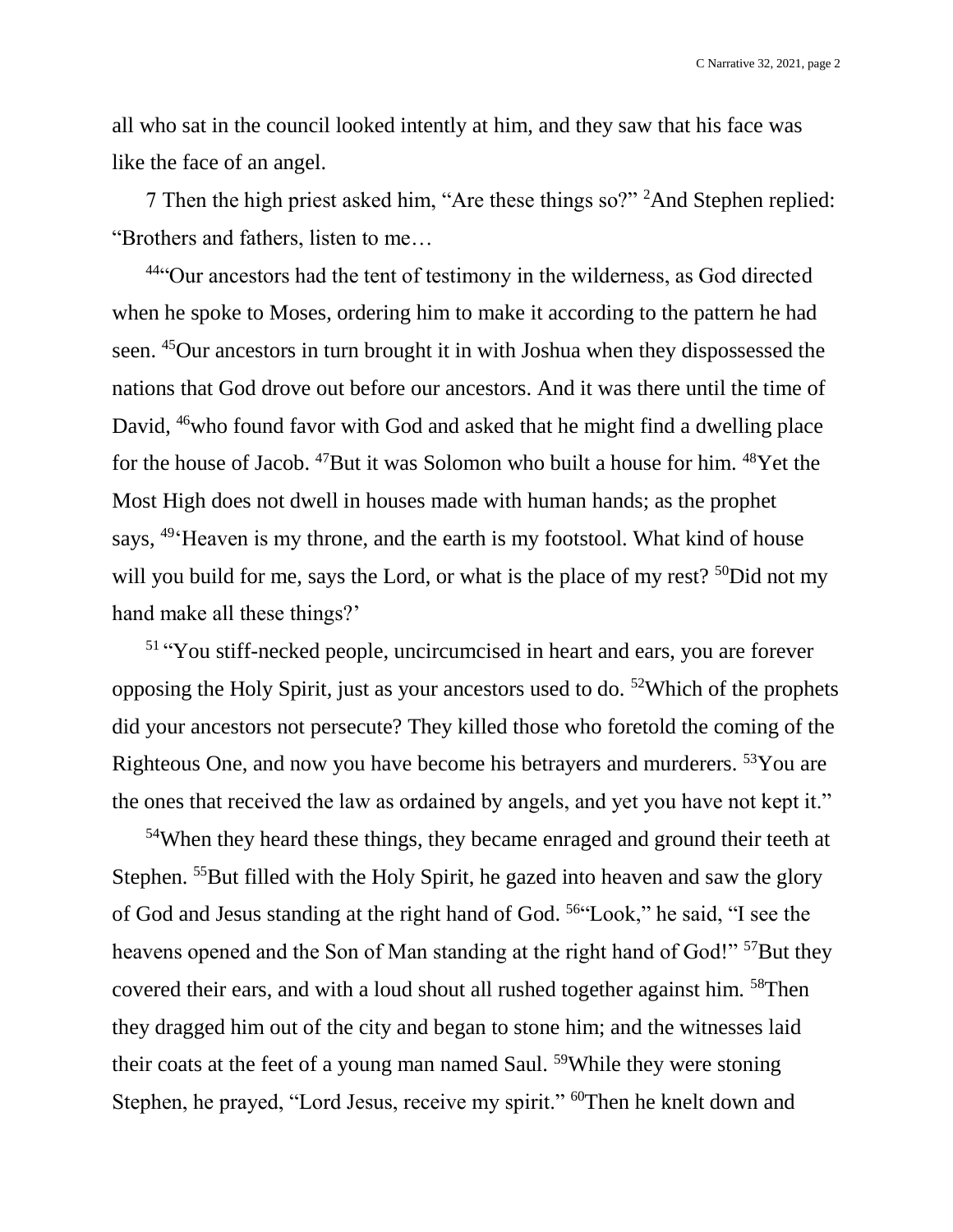cried out in a loud voice, "Lord, do not hold this sin against them." When he had said this, he died. And Saul approved of their killing him.

Beloved of God, grace to you and peace from God our father and the Lord Jesus Christ. Amen

The parallels between Stephen's experience and Jesus' passion are striking. Both preached with the Spirit's power, and both came to be seen as a threat by the established church. Both were hauled into church court and convicted, not by trial, but by mob. Stephen's "Lord Jesus, receive my spirit" echoed Jesus' "Into your hands I commend my spirit." Stephen's "Lord, do not hold this sin against them" mirrored Jesus' "Forgive them, Father, for they do not know what they are doing." The one divergence comes in the person looking on. At Jesus' death, the centurion proclaimed, "Certainly this man was innocent." At Stephen's stoning, Saul looked on and approved of their killing him.

This mob behavior in both killings is driven not by zealousness but by fear. Stephen proclaimed, "You are the ones that received the law as ordained by angels, and yet you have not kept it." Jesus proclaimed jubilee, the casting down of the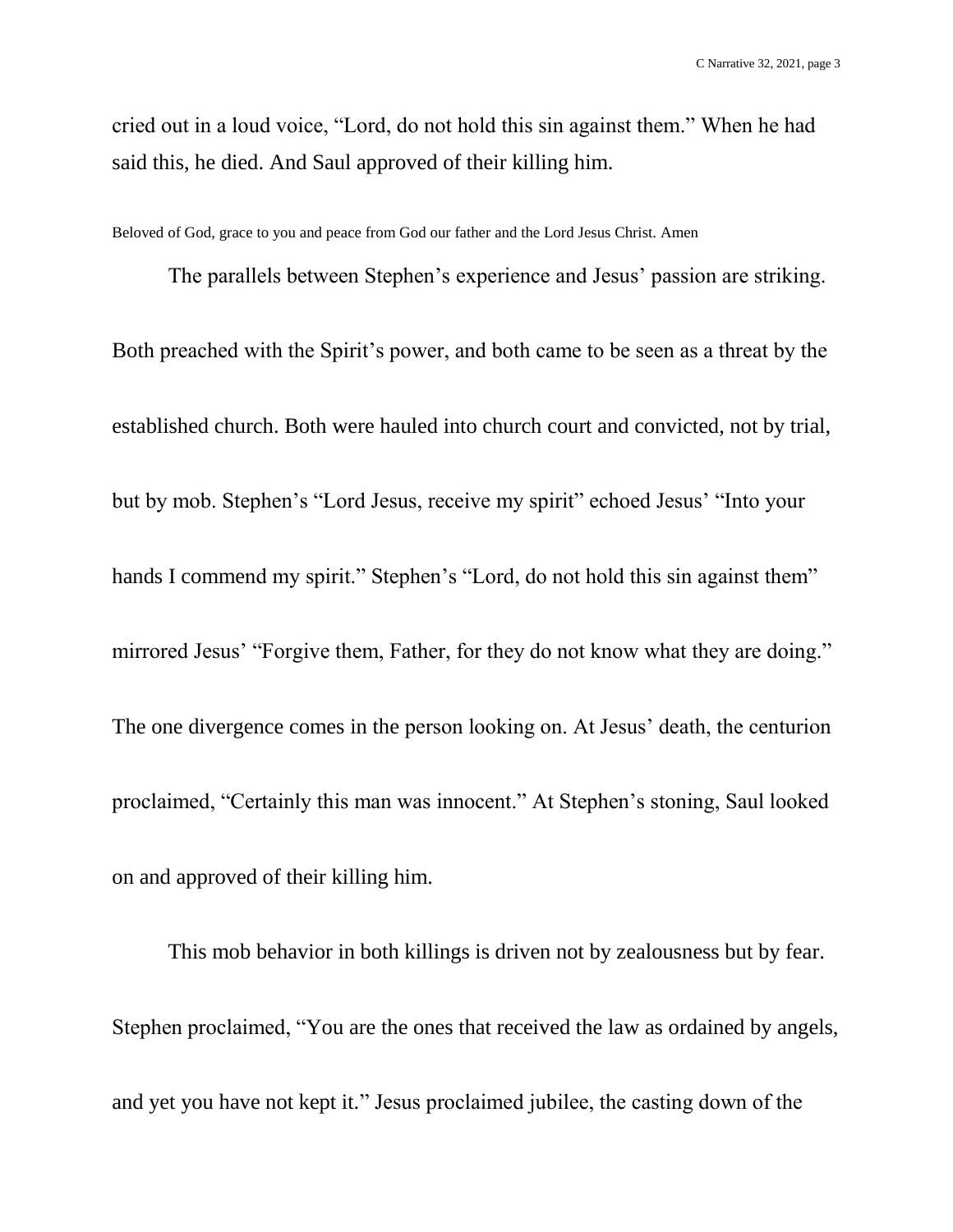mighty from their thrones and lifting up the lowly. Jesus declared that the law was

love and justice and service, and the church had missed the point.

"When they heard these things, they became enraged and ground their teeth

at Stephen."

What was the church afraid of?

Were they afraid of having their way of doing church proved wrong by Jesus and Stephen?

Were they afraid of *being* wrong?

Were they afraid of the implications of Jesus and Stephen changing the way scripture has been interpreted for centuries?

Or at their core, were they afraid of losing their livelihoods in the temple,

paid for by sacrifices and temple taxes?

Or losing their power in the church?

Did it really come down (as it so often does) to money and power?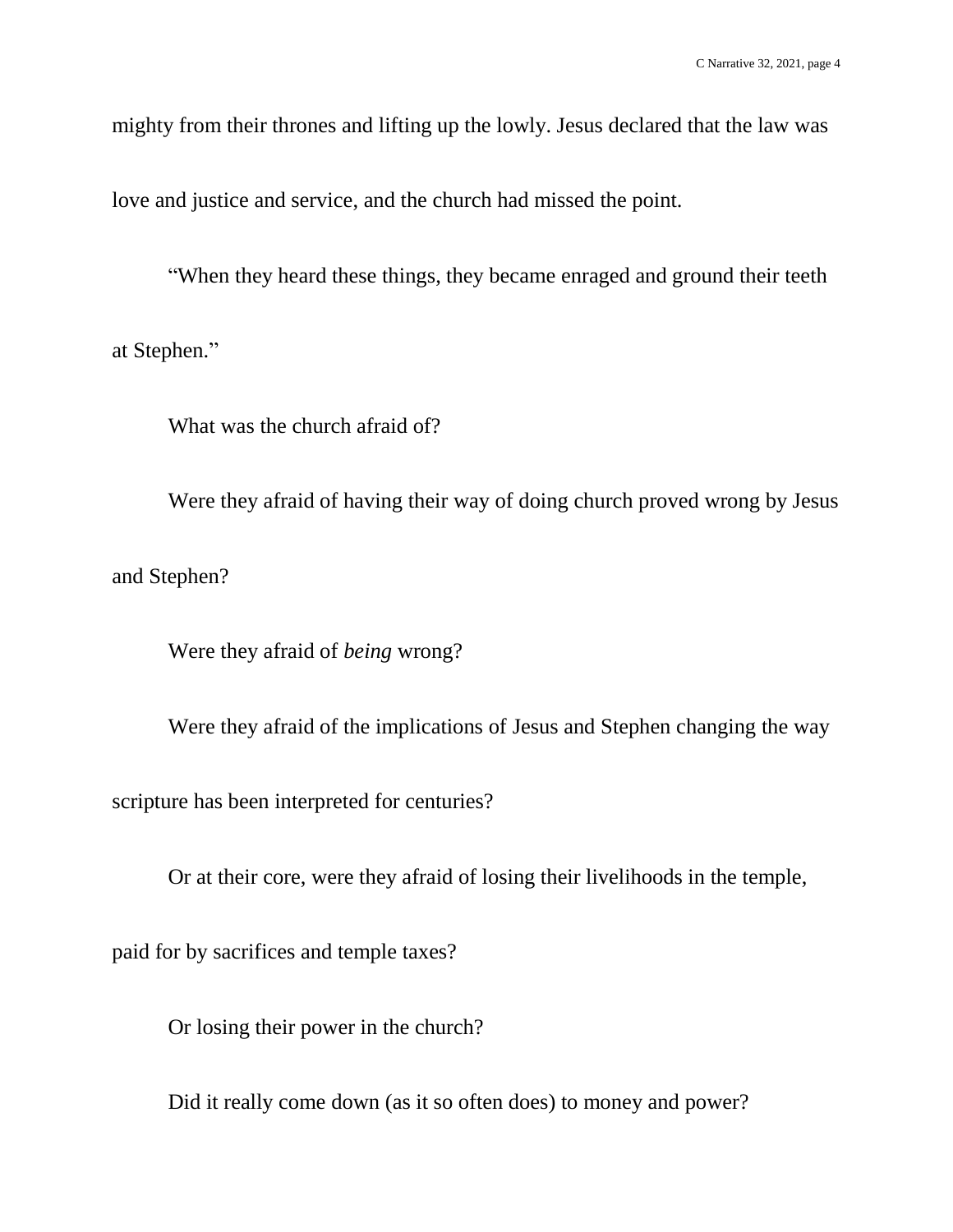And is that really worth killing for?

Just as the parallels between Stephen's death and Jesus' are striking, so are the parallels between the church of old and the church and broader American culture of today. We resist any course correction, clinging to our interpretations and traditions.

What are we afraid of?

Are we afraid of having our way of doing church and society proved wrong by those forced to the outside?

Are we afraid of *being* wrong?

Are we afraid of the implications of changing the way scripture and

constitution have been interpreted for decades?

Or at our core, are we afraid of losing the things we claim as earned, things won in a system that doesn't afford everyone an opportunity to thrive?

Or losing the power that comes with that system?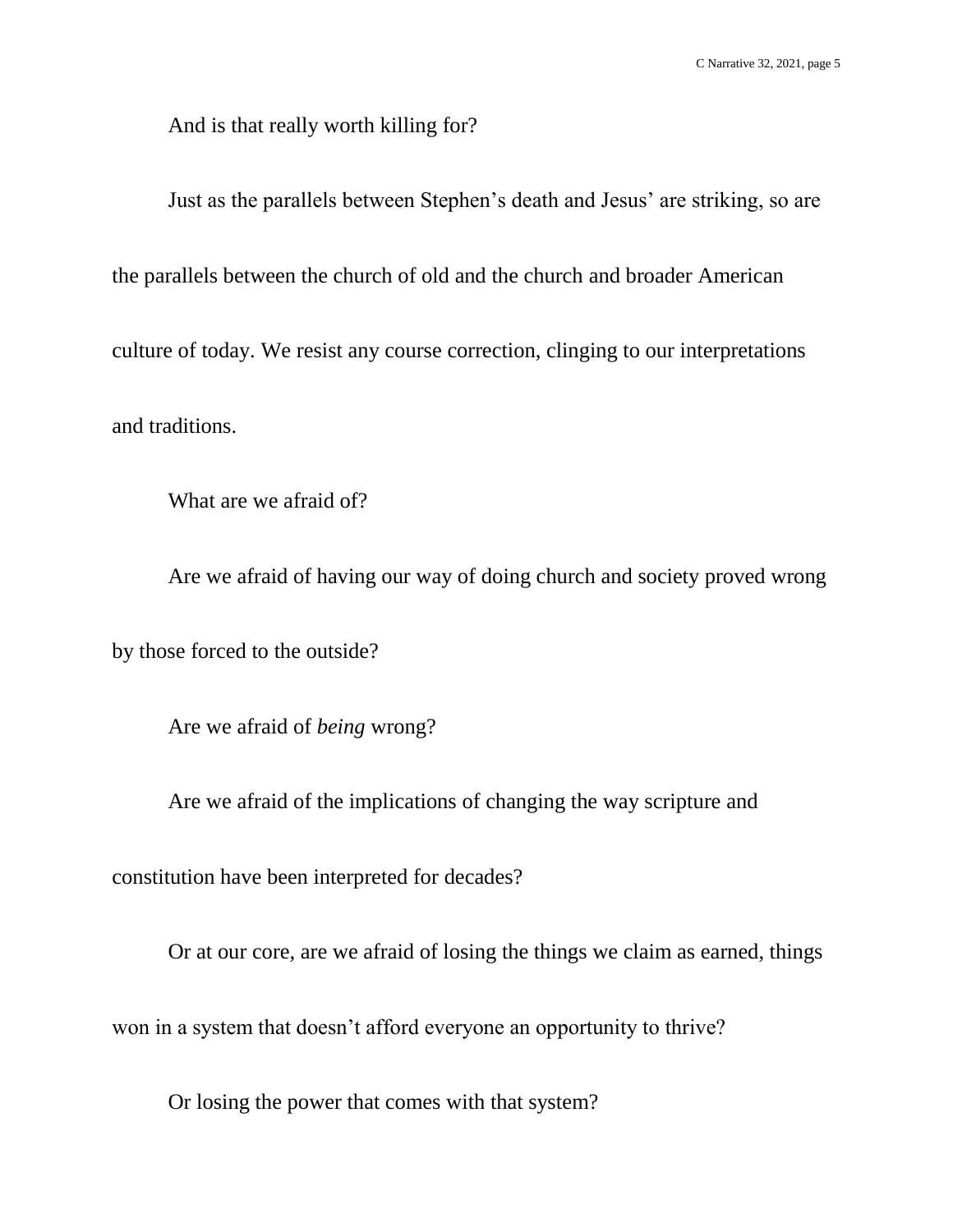Does it really *still* come down to money and power? Even in America, even in the church?

And is that really worth killing for?

Whether it's scripture interpretation of clobber passages or one more black man killed by police, it's easy to just sit back and let it be. It's easy to just keep quiet and hope it all goes away.

And when easy won't cut it, too often we let fear take over. Instead of listening, [and ] holding a hand, and giving someone a chance to vent, we draw lines and [gather people] around our perspective. (Jon McClung) We lean into our propensity to too quickly presume that we know which side God is on or to too quickly think that the only tool we have against those who disagree with us is violence. (Matt Skinner)

But in reality, even our apathy is violence. We let denigrating language be the norm: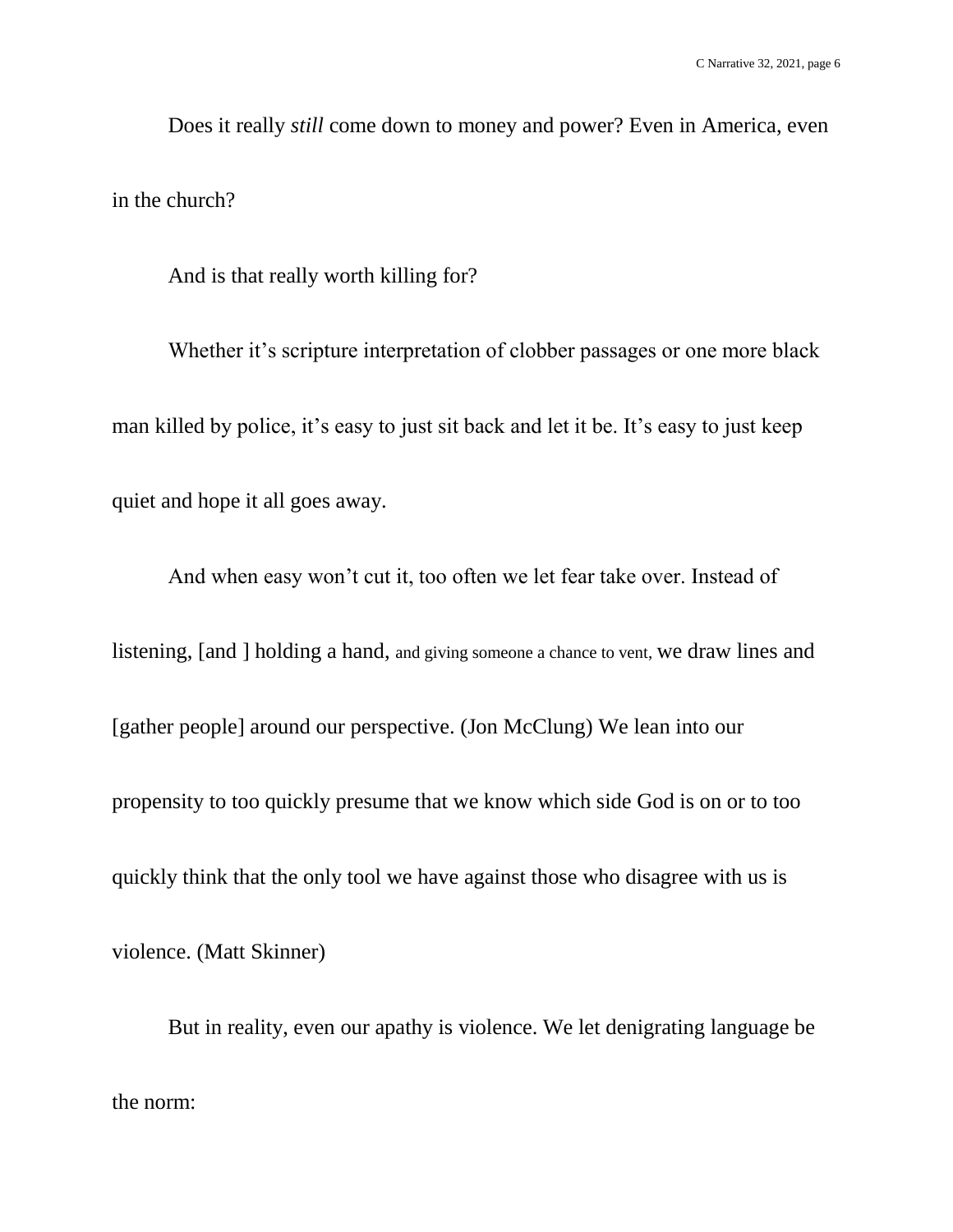Blaming the victim, rationalizing the behavior of an aggressor.

Mindlessly abusing another's religion: "holy cow," "spirit animal," "

Perpetuating mental or physical health stigma: stupid, dumb, retarded, lame,

using blindness or deafness as a metaphor for missing the point.

Using phrases with roots in systemic and systematic racism: Long time, no see; peanut gallery; cotton-pickin'; off the reservation; gypped; grandfathered in; Our unwillingness to change even the small behaviors of our language is an act of aggression against people we have pushed to the outside, and if you want to know about the origins of these phrases and why avoid them is love for the neighbor, do an internet search of "common phrases with origins in racism."

The stoning of Stephen was the catalyst for a young man named Saul to become the foremost persecutor of the fledgling Christian church, and it took a visit from the ascended Jesus in light and physical blindness for God to change him.